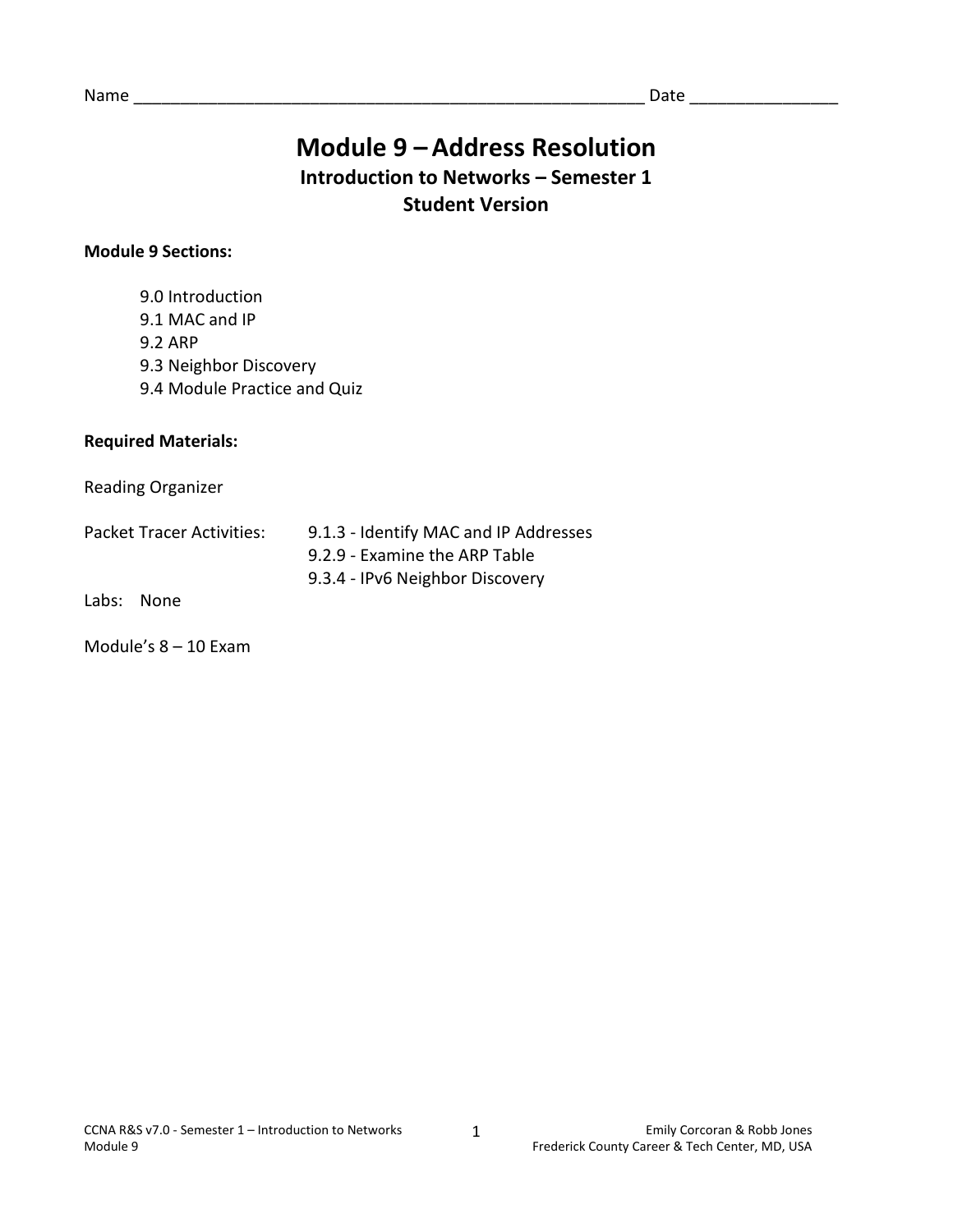Page intentionally left blank.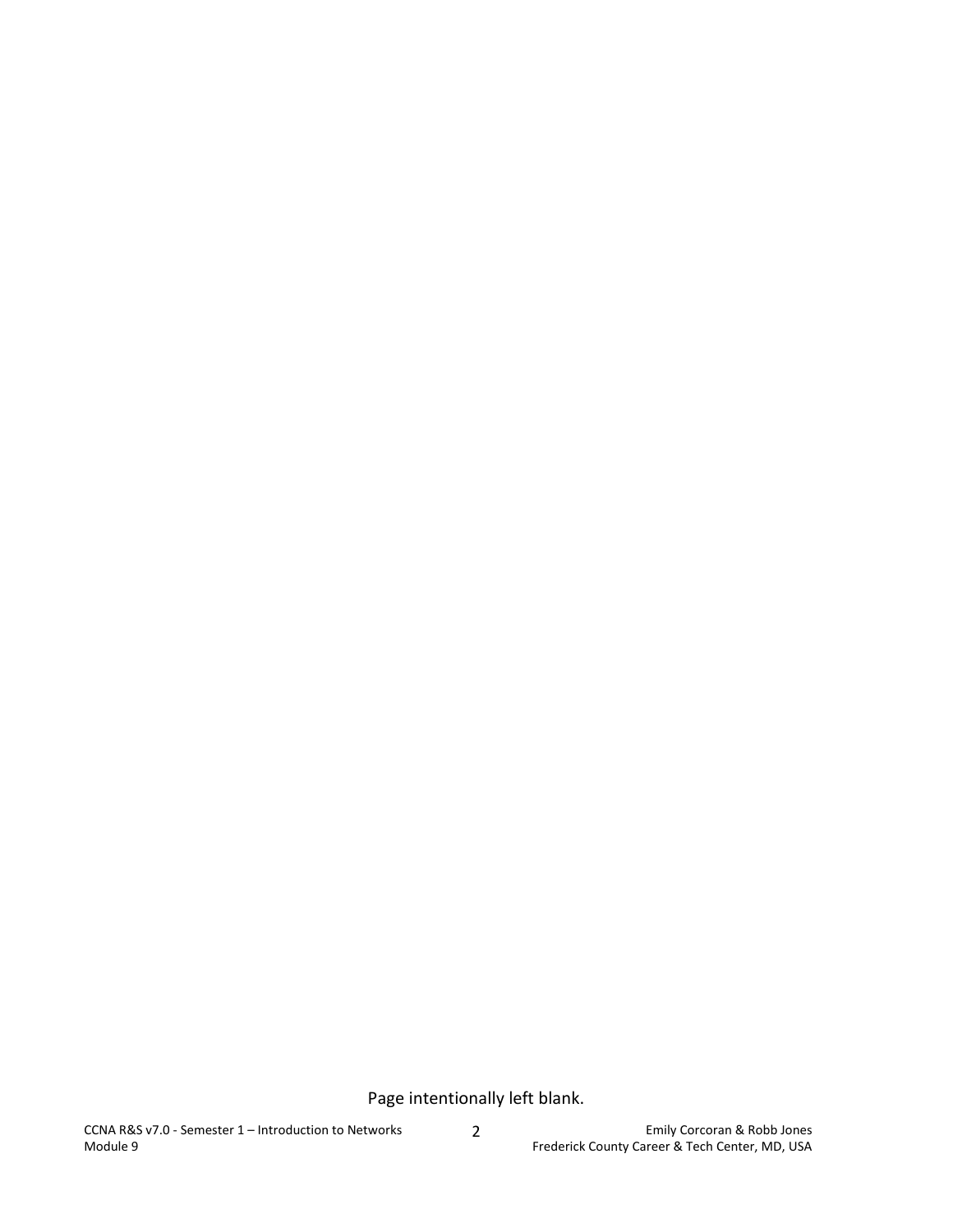| POINTS |  |
|--------|--|
|        |  |

# **Module 9 –Address Resolution Introduction to Networks – Semester 1 Student Version**

**Note**: The Reading Organizer has weighted scoring. Any question with the word **explain**, **define, or describe** in it is expected to have a longer answer and is worth two points each.

### **After completion of this chapter, you should be able to:**

- Compare the roles of the MAC address and the IP address.
- Describe the purpose of ARP.
- Describe the operation of IPv6 neighbor discovery.

## **9.1 MAC and IP**

1. There are two primary addresses assigned to a device on an Ethernet LAN. List and describe both.

a.  $-$ 

 $b.$   $-$ 

2. Layer 2 physical addresses are used to deliver the data link frame with the encapsulated IP packet from one NIC to another NIC that is on the Theorem 2011 and the metwork.

3. List the two addresses a Layer 2 Ethernet frame contains.

- a.
- b.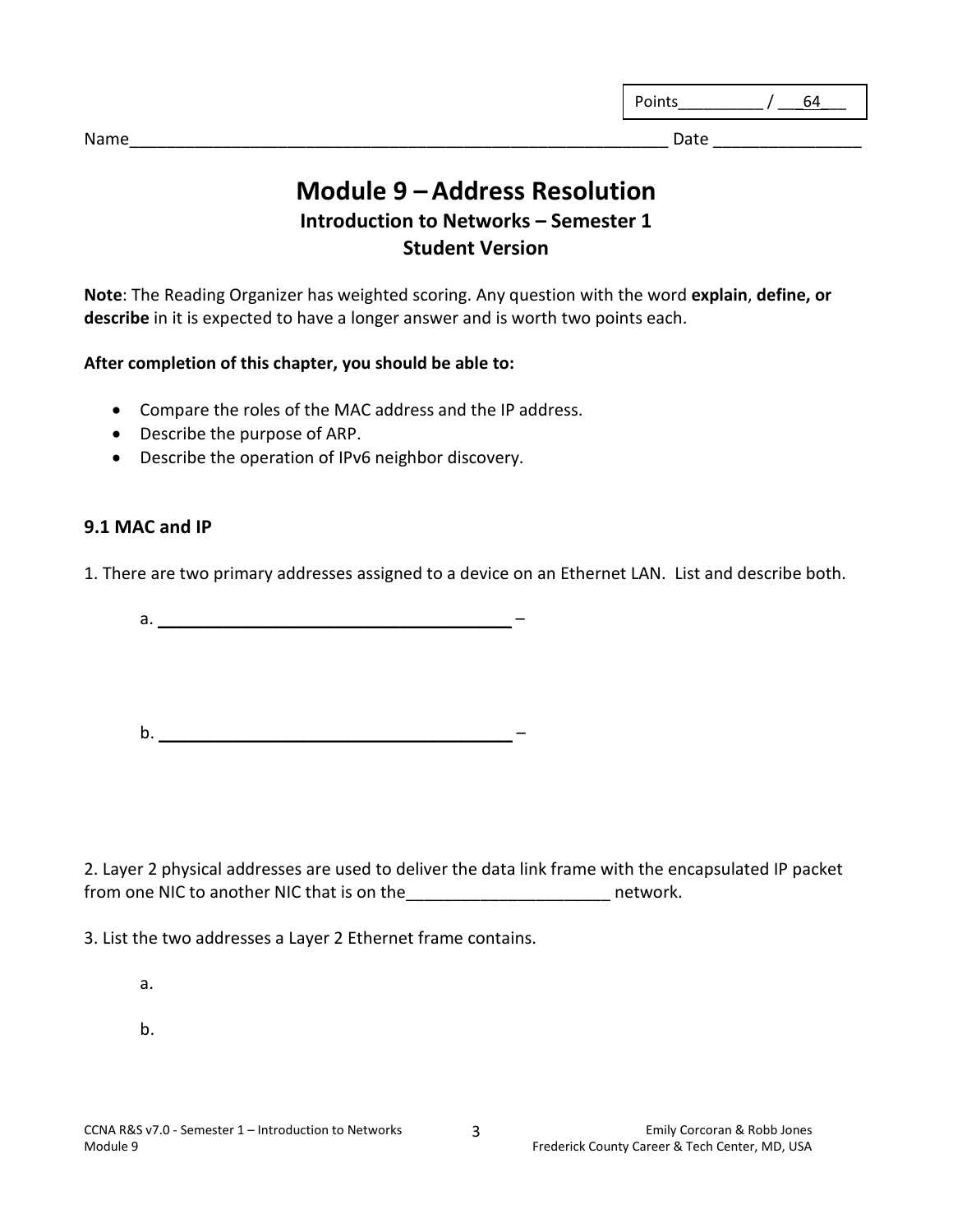4. List the two addresses a Layer 3 IP packet contains.

- a.
- b.

5. When the destination IPv4 or IPv6 address is on a remote network, the destination MAC address will be the address of the host \_\_\_\_\_\_\_\_\_\_\_\_\_\_\_\_\_\_\_\_\_\_\_\_\_\_\_\_\_.

6. What process does IPv4 use to associate an IP address to the MAC address on each link along the path to the destination?

7. What process does IPv6 use to associate an IP address to the MAC address on each link along the path to the destination?

### **9.2 ARP**

8. In a network is using the IPv4 communications protocol, the \_\_\_\_\_\_\_\_\_\_\_\_\_\_\_\_\_ is what you need to map \_\_\_\_\_\_\_\_\_\_\_\_\_\_\_\_\_ addresses to \_\_\_\_\_\_\_\_\_\_\_\_\_\_\_ addresses.

9. Explain the following terms.

a. Destination MAC address –

b. Source MAC address –

- 10. Describe the two basic functions ARP provides.
	- a.
	- b.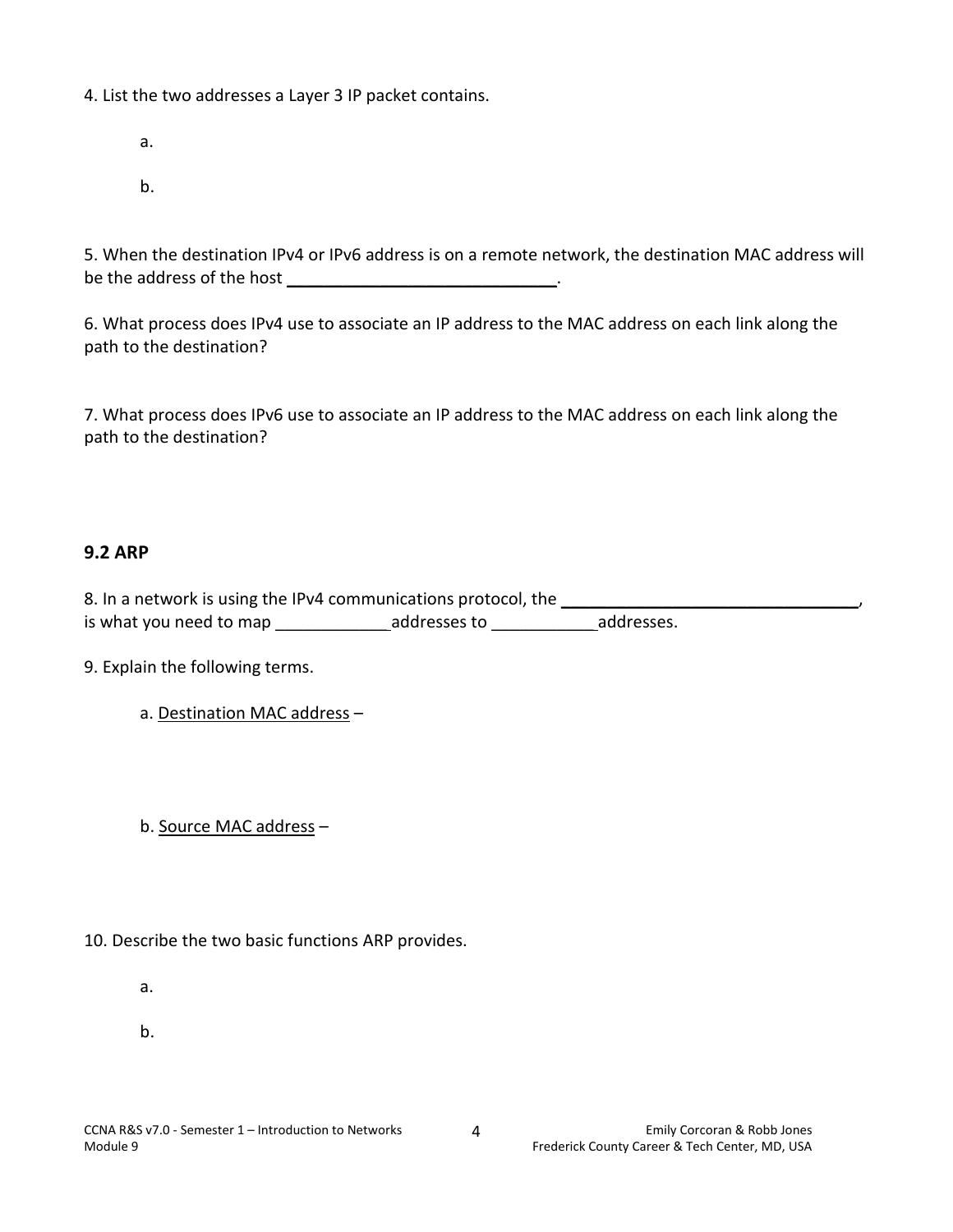11. When a packet is sent to the data link layer to be encapsulated into an Ethernet frame, the device refers to a table in its memory to find the MAC address that is mapped to the IPv4 address. What is this this table called?

12. Explain what happens when a sending device searches its ARP table for a destination IPv4 address on the same network.

13. Explain what happens when a sending device searches its ARP table for a destination IPv4 address on a different network.

14. Each entry, or row, of the ARP table binds an IPv4 address with a MAC address. We call the relationship between the two values a \_\_\_\_\_\_\_\_\_\_\_\_\_\_\_\_\_\_\_\_\_.

15. If a device locates the IPv4 address, its corresponding MAC address is used as the destination MAC address in the frame. If there is no entry is found, then the device sends an \_\_\_\_\_\_\_\_\_\_\_\_\_\_\_\_\_\_\_\_\_\_\_\_\_\_.

16. Explain what happens when an ARP request that is associated with an IPv4 address is sent.

17. ARP messages are encapsulated directly within an \_\_\_\_\_\_\_\_\_\_\_\_\_\_\_\_\_\_\_\_\_\_\_\_\_\_frame. There is no IPv4

18. When an Ethernet frame containing an ARP request is sent what is the destination MAC address?

19. ARP requests are broadcasts, they are flooded out all ports by the switch, except the  $\blacksquare$  port.

20. Every \_\_\_\_\_\_\_\_\_\_\_\_\_\_\_\_\_\_\_\_\_\_\_\_\_\_\_must process the ARP request to see if the target IPv4 address matches its own.

 $\mathcal{L}_\text{max}$  , where  $\mathcal{L}_\text{max}$  and  $\mathcal{L}_\text{max}$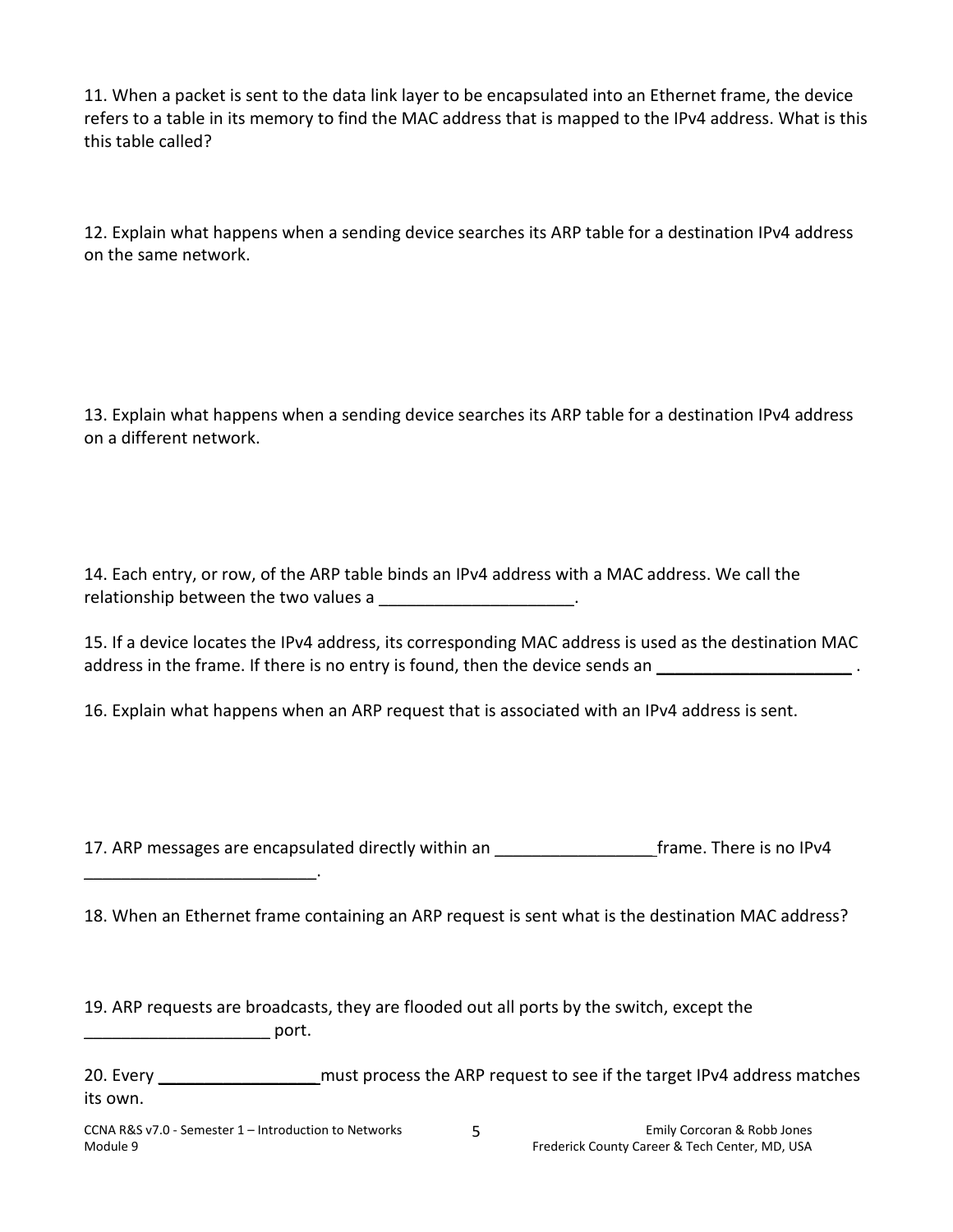21. Will a router forward an ARP request?

22.Which device will answer an ARP request?

23. Where is the ARP reply sent?

24. If no device responds to the ARP request, what happens?

25. Entries in the ARP table are \_\_\_\_\_\_\_\_\_\_\_\_\_\_\_\_\_\_\_\_\_\_\_\_\_\_\_\_\_\_\_

26. What happens if a device does not receive a frame from a particular device before the timestamp expires?

27. Static map entries can be entered in an ARP table. Static ARP table entries do not expire over time and must be example and must be a set of the set of the removed.

28. IPv6 uses a similar process to ARP for IPv4, known as \_\_\_\_\_\_\_\_\_\_\_\_\_\_\_\_\_\_\_\_\_\_

29. IPv6 uses \_\_\_\_\_\_\_\_\_\_\_\_\_\_\_\_\_\_\_\_\_\_\_\_\_\_ and \_\_\_\_\_\_\_\_\_\_\_\_\_\_\_\_\_\_\_\_\_\_\_\_\_\_ messages, similar to IPv4 ARP requests and ARP replies.

30. When the destination IPv4 address is not on the same network as the source IPv4 address, where does the source device need to send the frame?

31. When a host creates a packet for a destination, it compares the destination IPv4 address and its own IPv4 address. Explain why?

32. Explain what happens if the destination host is not on its same network?

6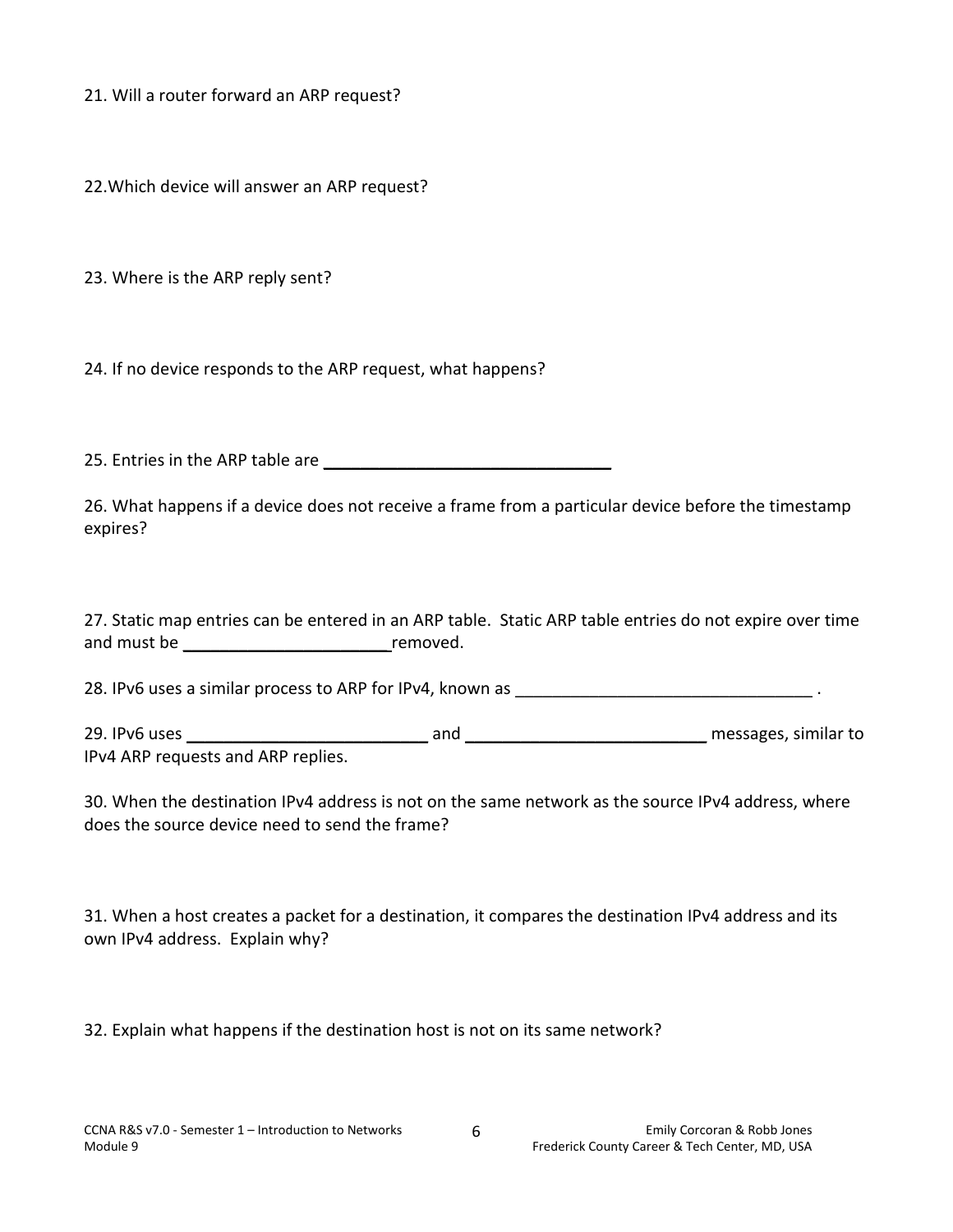33. For each device, an ARP cache timer removes ARP entries that have not been used for a specified period of time. The times differ depending on the operating system of the device. What is the timeline for newer Windows operating systems to store ARP table entries?

34. What command is used to display the ARP table on a Cisco router?

35. What command is used to display the ARP table on a Windows 10 PC?

36. What can happen if a large number of devices were to be powered up and all start accessing network services at the same time?

37. A threat actor can use ARP spoofing to perform an ARP poisoning attack. Explain how this attack works.

### **9.3 Neighbor Discovery**

38. If your network is using the IPv6 communications protocol, the or \_\_\_\_\_\_\_\_\_\_\_\_, is what is used to match IPv6 addresses to MAC addresses.

39. IPv6 Neighbor Discovery protocol is sometimes referred to as \_\_\_\_\_\_\_\_\_\_\_\_ or \_\_\_\_\_\_\_\_\_\_\_\_\_.

40. List the five messages ICMPv6 ND uses to perform its services.

| а. |  |  |  |
|----|--|--|--|
| b. |  |  |  |
| c. |  |  |  |
| d. |  |  |  |
| e. |  |  |  |
|    |  |  |  |